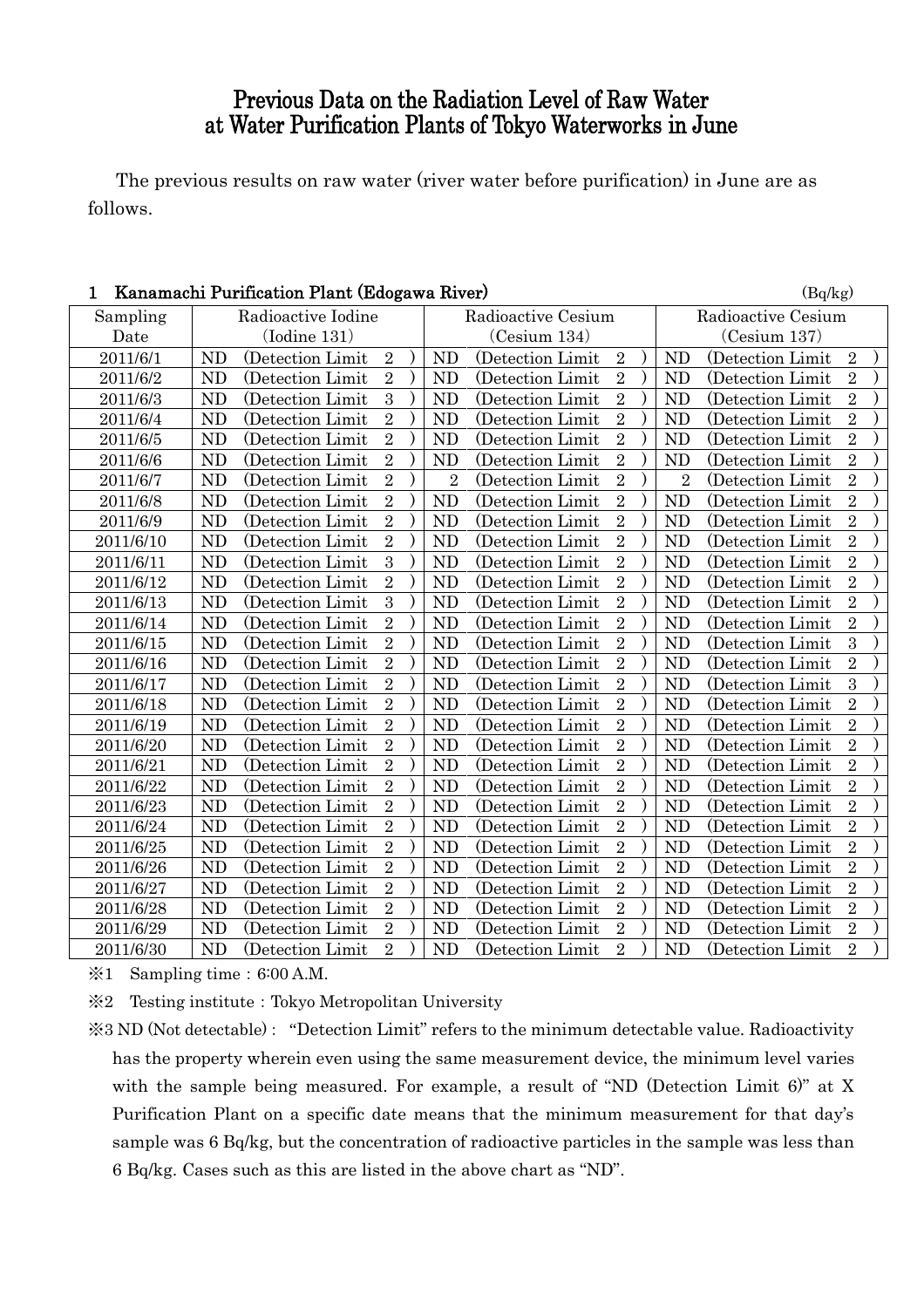| $\overline{2}$ | Asaka Purification Plant (Arakawa River) |                    | (Bq/kg)            |
|----------------|------------------------------------------|--------------------|--------------------|
| Sampling       | Radioactive Iodine                       | Radioactive Cesium | Radioactive Cesium |
| Date           | $($ Iodine 131 $)$                       | (Cesium 134)       | (Cesium 137)       |
| 2011/6/1       | <b>ND</b>                                | $\overline{2}$     | ND                 |
|                | $\overline{2}$                           | <b>ND</b>          | $\overline{2}$     |
|                | (Detection Limit)                        | (Detection Limit)  | (Detection Limit)  |
| 2011/6/2       | $\overline{2}$                           | $\overline{2}$     | $\overline{2}$     |
|                | <b>ND</b>                                | <b>ND</b>          | <b>ND</b>          |
|                | (Detection Limit)                        | (Detection Limit)  | (Detection Limit)  |
| 2011/6/3       | $\overline{2}$                           | $\overline{2}$     | $\overline{2}$     |
|                | <b>ND</b>                                | N <sub>D</sub>     | ND                 |
|                | (Detection Limit                         | (Detection Limit)  | (Detection Limit)  |
| 2011/6/4       | $\overline{2}$                           | $\overline{2}$     | $\overline{2}$     |
|                | <b>ND</b>                                | N <sub>D</sub>     | N <sub>D</sub>     |
|                | (Detection Limit                         | (Detection Limit)  | (Detection Limit)  |
| 2011/6/5       | 3                                        | $\overline{2}$     | $\overline{3}$     |
|                | <b>ND</b>                                | <b>ND</b>          | ND                 |
|                | (Detection Limit                         | (Detection Limit)  | (Detection Limit   |
| 2011/6/6       | $\overline{2}$                           | $\sqrt{2}$         | $\overline{2}$     |
|                | <b>ND</b>                                | <b>ND</b>          | <b>ND</b>          |
|                | (Detection Limit)                        | (Detection Limit)  | (Detection Limit)  |
| 2011/6/7       | 3                                        | $\overline{2}$     | $\overline{2}$     |
|                | <b>ND</b>                                | <b>ND</b>          | ND                 |
|                | (Detection Limit                         | (Detection Limit)  | (Detection Limit)  |
| 2011/6/8       | $\overline{2}$                           | $\overline{2}$     | $\overline{2}$     |
|                | <b>ND</b>                                | N <sub>D</sub>     | N <sub>D</sub>     |
|                | (Detection Limit                         | (Detection Limit   | (Detection Limit   |
| 2011/6/9       | $\overline{2}$                           | $\overline{2}$     | $\overline{2}$     |
|                | <b>ND</b>                                | <b>ND</b>          | ND                 |
|                | (Detection Limit)                        | (Detection Limit)  | (Detection Limit)  |
| 2011/6/10      | $\mathbf{3}$                             | $\sqrt{2}$         | $\sqrt{2}$         |
|                | <b>ND</b>                                | N <sub>D</sub>     | ND                 |
|                | (Detection Limit                         | (Detection Limit)  | (Detection Limit)  |
| 2011/6/11      | 3                                        | $\overline{2}$     | $\overline{2}$     |
|                | <b>ND</b>                                | <b>ND</b>          | ND                 |
|                | (Detection Limit)                        | (Detection Limit)  | (Detection Limit)  |
| 2011/6/12      | $\overline{2}$                           | $\overline{2}$     | $\overline{2}$     |
|                | <b>ND</b>                                | <b>ND</b>          | ND                 |
|                | (Detection Limit                         | (Detection Limit)  | (Detection Limit)  |
| 2011/6/13      | $\overline{2}$                           | $\overline{2}$     | $\overline{2}$     |
|                | ND                                       | <b>ND</b>          | <b>ND</b>          |
|                | (Detection Limit                         | (Detection Limit)  | (Detection Limit)  |
| 2011/6/14      | $\sqrt{2}$                               | $\overline{2}$     | $\overline{2}$     |
|                | <b>ND</b>                                | <b>ND</b>          | <b>ND</b>          |
|                | (Detection Limit)                        | (Detection Limit)  | (Detection Limit)  |
| 2011/6/15      | $\overline{2}$                           | $\overline{2}$     | $\overline{2}$     |
|                | <b>ND</b>                                | <b>ND</b>          | <b>ND</b>          |
|                | (Detection Limit)                        | (Detection Limit)  | (Detection Limit)  |
| 2011/6/16      | $\overline{2}$                           | $\overline{2}$     | $\overline{2}$     |
|                | ND                                       | <b>ND</b>          | ND                 |
|                | (Detection Limit)                        | (Detection Limit)  | (Detection Limit)  |
| 2011/6/17      | $\overline{2}$                           | $\overline{2}$     | $\overline{2}$     |
|                | <b>ND</b>                                | <b>ND</b>          | <b>ND</b>          |
|                | (Detection Limit)                        | (Detection Limit)  | (Detection Limit)  |
| 2011/6/18      | $\overline{2}$                           | $\overline{2}$     | $\overline{2}$     |
|                | <b>ND</b>                                | <b>ND</b>          | ND                 |
|                | (Detection Limit)                        | (Detection Limit)  | (Detection Limit)  |
| 2011/6/19      | $\overline{2}$                           | $\overline{2}$     | $\overline{2}$     |
|                | <b>ND</b>                                | N <sub>D</sub>     | ND                 |
|                | (Detection Limit                         | (Detection Limit)  | (Detection Limit   |
| 2011/6/20      | $\overline{2}$                           | $\overline{2}$     | $\overline{2}$     |
|                | <b>ND</b>                                | <b>ND</b>          | ND                 |
|                | (Detection Limit                         | (Detection Limit)  | (Detection Limit   |
| 2011/6/21      | $\overline{2}$                           | $\sqrt{2}$         | $\overline{2}$     |
|                | <b>ND</b>                                | <b>ND</b>          | <b>ND</b>          |
|                | (Detection Limit)                        | (Detection Limit)  | (Detection Limit)  |
| 2011/6/22      | $\overline{2}$                           | $\overline{2}$     | $\sqrt{2}$         |
|                | <b>ND</b>                                | <b>ND</b>          | ND                 |
|                | (Detection Limit                         | (Detection Limit)  | (Detection Limit)  |
| 2011/6/23      | $\overline{2}$                           | $\overline{2}$     | $\overline{2}$     |
|                | <b>ND</b>                                | N <sub>D</sub>     | N <sub>D</sub>     |
|                | (Detection Limit                         | (Detection Limit)  | (Detection Limit   |
| 2011/6/24      | 3                                        | $\overline{2}$     | $\overline{2}$     |
|                | ND                                       | <b>ND</b>          | <b>ND</b>          |
|                | (Detection Limit                         | (Detection Limit)  | (Detection Limit)  |
| 2011/6/25      | $\sqrt{2}$                               | $\sqrt{2}$         | $\sqrt{2}$         |
|                | <b>ND</b>                                | <b>ND</b>          | ND                 |
|                | (Detection Limit)                        | (Detection Limit)  | (Detection Limit)  |
| 2011/6/26      | $\mathbf{3}$                             | $\overline{2}$     | $\overline{2}$     |
|                | <b>ND</b>                                | <b>ND</b>          | ND                 |
|                | (Detection Limit)                        | (Detection Limit)  | (Detection Limit)  |
| 2011/6/27      | $\overline{2}$                           | $\overline{2}$     | $\overline{2}$     |
|                | <b>ND</b>                                | <b>ND</b>          | <b>ND</b>          |
|                | (Detection Limit                         | (Detection Limit)  | (Detection Limit)  |
| 2011/6/28      | $\overline{2}$                           | $\overline{2}$     | $\overline{2}$     |
|                | <b>ND</b>                                | <b>ND</b>          | <b>ND</b>          |
|                | (Detection Limit)                        | (Detection Limit)  | (Detection Limit)  |
| 2011/6/29      | <b>ND</b>                                | $\boldsymbol{2}$   | $\sqrt{2}$         |
|                | $\sqrt{2}$                               | N <sub>D</sub>     | ND                 |
|                | (Detection Limit)                        | (Detection Limit)  | (Detection Limit)  |
| 2011/6/30      | $\overline{2}$                           | $\overline{2}$     | $\overline{2}$     |
|                | <b>ND</b>                                | <b>ND</b>          | <b>ND</b>          |
|                | (Detection Limit)                        | (Detection Limit)  | (Detection Limit   |

 $\text{\%}1$  Sampling time: 6:00 A.M.

※2 Testing institute:Tokyo Metropolitan University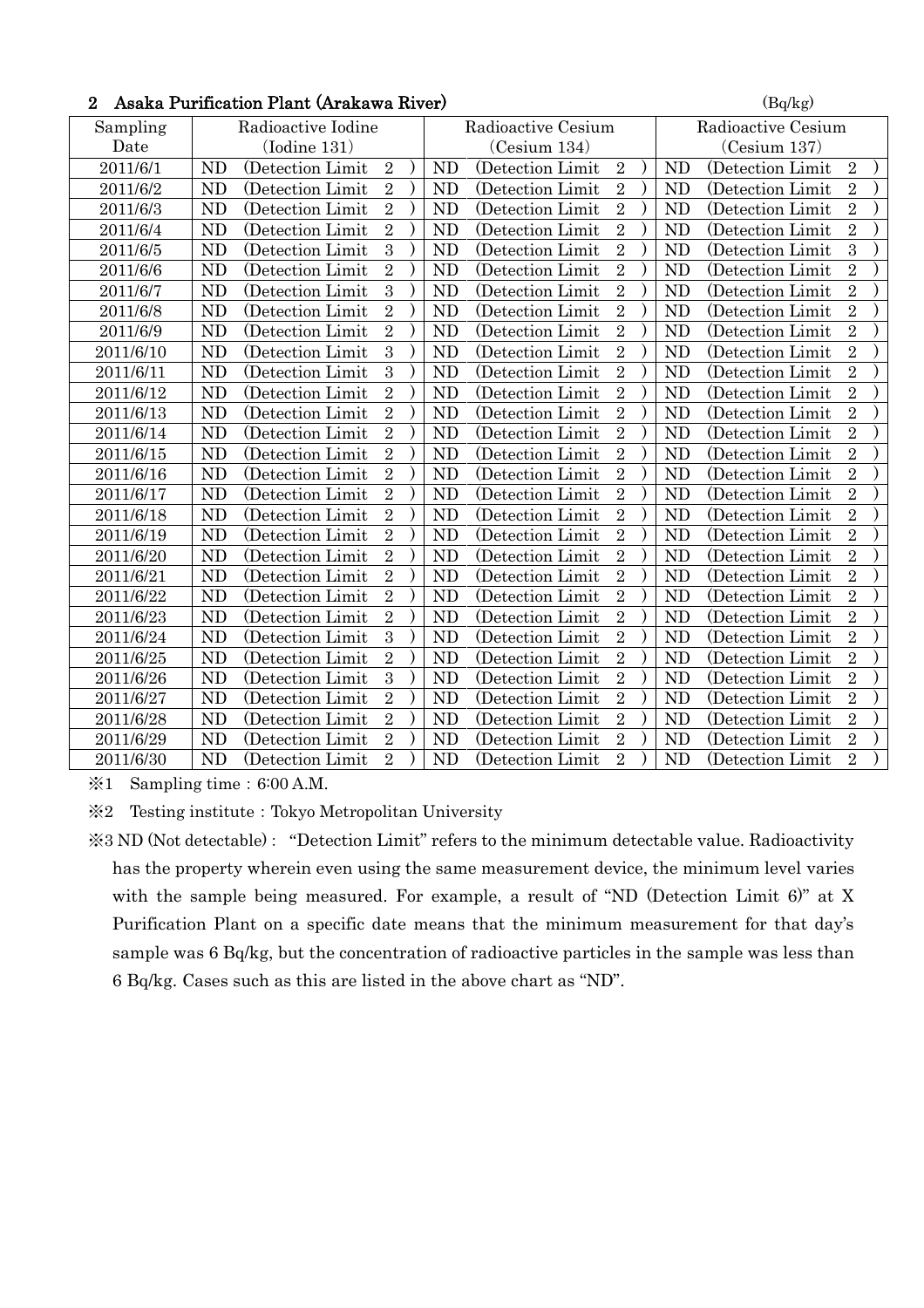|           | 5 - Ozaku Furnication Fiant (Tamagawa Kiver) |                    | (Dq/kg)            |
|-----------|----------------------------------------------|--------------------|--------------------|
| Sampling  | Radioactive Iodine                           | Radioactive Cesium | Radioactive Cesium |
| Date      | (Iodine 131)                                 | (Cesium 134)       | (Cesium 137)       |
| 2011/6/1  | <b>ND</b>                                    | <b>ND</b>          | <b>ND</b>          |
|           | (Detection Limit                             | (Detection Limit   | (Detection Limit   |
|           | $\sqrt{2}$                                   | $\sqrt{2}$         | $\sqrt{2}$         |
| 2011/6/2  | ND                                           | $\sqrt{2}$         | $\overline{2}$     |
|           | $\overline{2}$                               | <b>ND</b>          | <b>ND</b>          |
|           | (Detection Limit                             | (Detection Limit   | (Detection Limit)  |
| 2011/6/3  | $\overline{2}$                               | $\overline{2}$     | $\overline{2}$     |
|           | ND                                           | <b>ND</b>          | <b>ND</b>          |
|           | (Detection Limit                             | (Detection Limit   | (Detection Limit   |
| 2011/6/4  | $\overline{2}$                               | $\overline{2}$     | $\overline{3}$     |
|           | ND                                           | <b>ND</b>          | <b>ND</b>          |
|           | (Detection Limit                             | (Detection Limit   | (Detection Limit   |
| 2011/6/5  | 3                                            | $\overline{2}$     | $\overline{2}$     |
|           | <b>ND</b>                                    | <b>ND</b>          | <b>ND</b>          |
|           | (Detection Limit                             | (Detection Limit   | (Detection Limit)  |
| 2011/6/6  | $\overline{2}$                               | $\overline{2}$     | $\overline{2}$     |
|           | N <sub>D</sub>                               | <b>ND</b>          | <b>ND</b>          |
|           | (Detection Limit                             | (Detection Limit   | (Detection Limit   |
| 2011/6/7  | 3                                            | $\overline{2}$     | $\overline{2}$     |
|           | N <sub>D</sub>                               | <b>ND</b>          | <b>ND</b>          |
|           | (Detection Limit                             | (Detection Limit   | (Detection Limit   |
| 2011/6/8  | 3                                            | $\overline{2}$     | $\overline{3}$     |
|           | ND                                           | <b>ND</b>          | <b>ND</b>          |
|           | (Detection Limit                             | (Detection Limit)  | (Detection Limit   |
| 2011/6/9  | $\overline{2}$                               | $\overline{2}$     | $\overline{2}$     |
|           | ND                                           | <b>ND</b>          | <b>ND</b>          |
|           | (Detection Limit                             | (Detection Limit   | (Detection Limit   |
| 2011/6/10 | $\overline{2}$                               | $\overline{2}$     | $\overline{2}$     |
|           | <b>ND</b>                                    | N <sub>D</sub>     | <b>ND</b>          |
|           | (Detection Limit)                            | (Detection Limit   | (Detection Limit)  |
| 2011/6/11 | $\overline{2}$                               | $\overline{2}$     | $\overline{2}$     |
|           | <b>ND</b>                                    | <b>ND</b>          | <b>ND</b>          |
|           | (Detection Limit                             | (Detection Limit   | (Detection Limit)  |
| 2011/6/12 | N <sub>D</sub>                               | $\sqrt{2}$         | $\overline{2}$     |
|           | $\overline{2}$                               | N <sub>D</sub>     | N <sub>D</sub>     |
|           | (Detection Limit                             | (Detection Limit   | (Detection Limit)  |
| 2011/6/13 | $\overline{2}$                               | $\overline{2}$     | $\overline{2}$     |
|           | ND                                           | <b>ND</b>          | <b>ND</b>          |
|           | (Detection Limit)                            | (Detection Limit)  | (Detection Limit)  |
| 2011/6/14 | $\overline{2}$                               | $\overline{2}$     | $\overline{2}$     |
|           | ND                                           | N <sub>D</sub>     | <b>ND</b>          |
|           | (Detection Limit                             | (Detection Limit)  | (Detection Limit   |
| 2011/6/15 | $\overline{2}$                               | $\sqrt{2}$         | $\overline{2}$     |
|           | <b>ND</b>                                    | <b>ND</b>          | <b>ND</b>          |
|           | (Detection Limit)                            | (Detection Limit   | (Detection Limit)  |
| 2011/6/16 | $\overline{2}$                               | $\overline{2}$     | $\overline{2}$     |
|           | ND                                           | N <sub>D</sub>     | <b>ND</b>          |
|           | (Detection Limit                             | (Detection Limit   | (Detection Limit   |
| 2011/6/17 | $\overline{2}$                               | $\overline{2}$     | $\overline{2}$     |
|           | <b>ND</b>                                    | <b>ND</b>          | <b>ND</b>          |
|           | (Detection Limit)                            | (Detection Limit)  | (Detection Limit)  |
| 2011/6/18 | $\overline{2}$                               | $\overline{2}$     | $\overline{2}$     |
|           | <b>ND</b>                                    | <b>ND</b>          | <b>ND</b>          |
|           | (Detection Limit)                            | (Detection Limit   | (Detection Limit)  |
| 2011/6/19 | <b>ND</b>                                    | $\overline{2}$     | $\sqrt{2}$         |
|           | $\overline{2}$                               | <b>ND</b>          | <b>ND</b>          |
|           | (Detection Limit                             | (Detection Limit   | (Detection Limit   |
| 2011/6/20 | $\overline{2}$                               | $\overline{2}$     | $\overline{2}$     |
|           | ND                                           | <b>ND</b>          | <b>ND</b>          |
|           | (Detection Limit)                            | (Detection Limit)  | (Detection Limit)  |
| 2011/6/21 | $\overline{2}$                               | $\overline{2}$     | $\overline{2}$     |
|           | ND                                           | <b>ND</b>          | <b>ND</b>          |
|           | (Detection Limit)                            | (Detection Limit)  | (Detection Limit)  |
| 2011/6/22 | <b>ND</b>                                    | $\sqrt{2}$         | $\sqrt{2}$         |
|           | $\overline{2}$                               | N <sub>D</sub>     | <b>ND</b>          |
|           | (Detection Limit                             | (Detection Limit)  | (Detection Limit)  |
| 2011/6/23 | $\overline{2}$                               | $\overline{2}$     | $\overline{2}$     |
|           | ND                                           | N <sub>D</sub>     | <b>ND</b>          |
|           | (Detection Limit                             | (Detection Limit   | (Detection Limit)  |
| 2011/6/24 | $\overline{2}$                               | $\overline{2}$     | $\overline{2}$     |
|           | <b>ND</b>                                    | <b>ND</b>          | <b>ND</b>          |
|           | (Detection Limit)                            | (Detection Limit)  | (Detection Limit)  |
| 2011/6/25 | $\overline{2}$                               | $\sqrt{2}$         | $\sqrt{2}$         |
|           | <b>ND</b>                                    | <b>ND</b>          | <b>ND</b>          |
|           | (Detection Limit                             | (Detection Limit   | (Detection Limit)  |
| 2011/6/26 | $\overline{2}$                               | $\overline{2}$     | $\overline{2}$     |
|           | <b>ND</b>                                    | <b>ND</b>          | <b>ND</b>          |
|           | (Detection Limit                             | (Detection Limit   | (Detection Limit   |
| 2011/6/27 | $\overline{2}$                               | $\overline{2}$     | $\overline{3}$     |
|           | <b>ND</b>                                    | N <sub>D</sub>     | ND                 |
|           | (Detection Limit)                            | (Detection Limit)  | (Detection Limit)  |
| 2011/6/28 | $\overline{2}$                               | $\overline{2}$     | $\overline{2}$     |
|           | ND                                           | <b>ND</b>          | <b>ND</b>          |
|           | (Detection Limit                             | (Detection Limit   | (Detection Limit   |
| 2011/6/29 | <b>ND</b>                                    | $\overline{2}$     | $\sqrt{2}$         |
|           | $\overline{2}$                               | <b>ND</b>          | <b>ND</b>          |
|           | (Detection Limit)                            | (Detection Limit)  | (Detection Limit)  |
| 2011/6/30 | $\overline{2}$                               | $\overline{2}$     | $\overline{2}$     |
|           | <b>ND</b>                                    | <b>ND</b>          | <b>ND</b>          |
|           | (Detection Limit)                            | (Detection Limit)  | (Detection Limit)  |

## $3$  Ozaku Purification Plant (Tamagawa River) (Bq/kg)

 $\text{\%}1$  Sampling time: 6:00 A.M.

※2 Testing institute:Tokyo Metropolitan University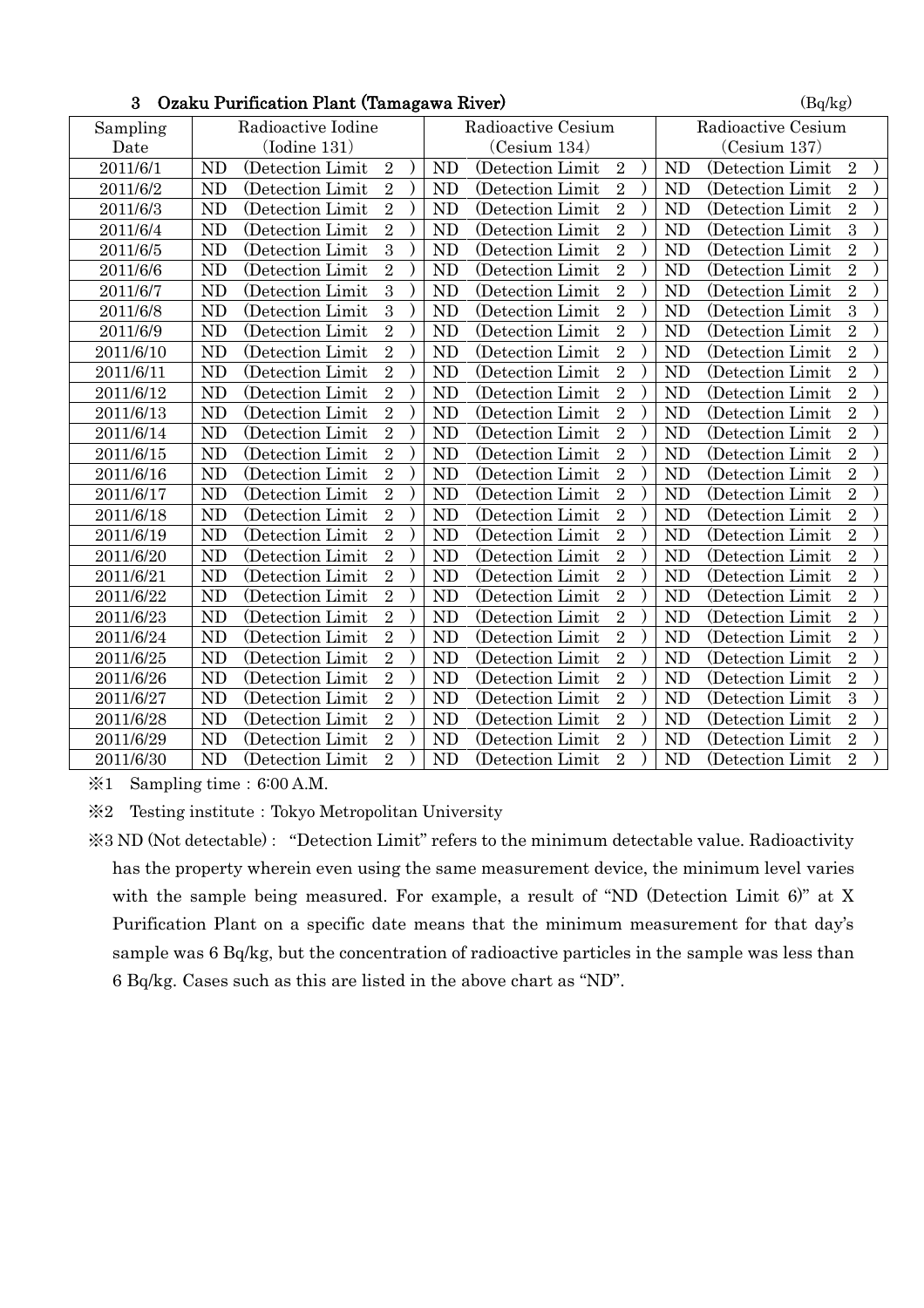|           |                    | - Filgashi-murayama Furilication Fiant-I (Arakawa Kiver, Tamagawa Kiver) | (DQ/Kg)            |
|-----------|--------------------|--------------------------------------------------------------------------|--------------------|
| Sampling  | Radioactive Iodine | Radioactive Cesium                                                       | Radioactive Cesium |
| Date      | $($ Iodine 131 $)$ | (Cesium 134)                                                             | (Cesium 137)       |
| 2011/6/1  | (Detection Limit   | <b>ND</b>                                                                | <b>ND</b>          |
|           | <b>ND</b>          | (Detection Limit)                                                        | (Detection Limit   |
|           | $\sqrt{2}$         | $\overline{2}$                                                           | $\overline{2}$     |
| 2011/6/2  | ND                 | $\overline{2}$                                                           | $\overline{2}$     |
|           | $\overline{2}$     | <b>ND</b>                                                                | ND                 |
|           | (Detection Limit   | (Detection Limit)                                                        | (Detection Limit)  |
| 2011/6/3  | $\overline{2}$     | $\overline{2}$                                                           | $\overline{2}$     |
|           | ND                 | <b>ND</b>                                                                | <b>ND</b>          |
|           | (Detection Limit)  | (Detection Limit)                                                        | (Detection Limit)  |
| 2011/6/4  | $\overline{2}$     | $\sqrt{2}$                                                               | $\overline{2}$     |
|           | <b>ND</b>          | <b>ND</b>                                                                | <b>ND</b>          |
|           | (Detection Limit)  | (Detection Limit)                                                        | (Detection Limit   |
| 2011/6/5  | ND                 | $\overline{2}$                                                           | $\sqrt{2}$         |
|           | $\overline{2}$     | N <sub>D</sub>                                                           | N <sub>D</sub>     |
|           | (Detection Limit)  | (Detection Limit)                                                        | (Detection Limit)  |
| 2011/6/6  | $\overline{2}$     | $\overline{2}$                                                           | $\overline{2}$     |
|           | ND                 | <b>ND</b>                                                                | <b>ND</b>          |
|           | (Detection Limit)  | (Detection Limit)                                                        | (Detection Limit)  |
| 2011/6/7  | $\overline{2}$     | $\overline{2}$                                                           | $\overline{2}$     |
|           | ND                 | <b>ND</b>                                                                | <b>ND</b>          |
|           | (Detection Limit)  | (Detection Limit)                                                        | (Detection Limit)  |
| 2011/6/8  | $\overline{2}$     | $\overline{2}$                                                           | $\overline{2}$     |
|           | ND                 | <b>ND</b>                                                                | <b>ND</b>          |
|           | (Detection Limit)  | (Detection Limit)                                                        | (Detection Limit)  |
| 2011/6/9  | $\overline{2}$     | $\overline{2}$                                                           | $\overline{2}$     |
|           | ND                 | <b>ND</b>                                                                | <b>ND</b>          |
|           | (Detection Limit   | (Detection Limit)                                                        | (Detection Limit   |
| 2011/6/10 | $\overline{2}$     | $\overline{2}$                                                           | $\sqrt{2}$         |
|           | ND                 | N <sub>D</sub>                                                           | <b>ND</b>          |
|           | (Detection Limit   | (Detection Limit)                                                        | (Detection Limit)  |
| 2011/6/11 | $\overline{2}$     | $\overline{2}$                                                           | $\overline{2}$     |
|           | <b>ND</b>          | <b>ND</b>                                                                | <b>ND</b>          |
|           | (Detection Limit)  | (Detection Limit)                                                        | (Detection Limit)  |
| 2011/6/12 | $\overline{2}$     | $\sqrt{2}$                                                               | $\overline{2}$     |
|           | ND                 | <b>ND</b>                                                                | <b>ND</b>          |
|           | (Detection Limit   | (Detection Limit)                                                        | (Detection Limit)  |
| 2011/6/13 | $\overline{2}$     | $\overline{2}$                                                           | $\overline{2}$     |
|           | ND                 | <b>ND</b>                                                                | <b>ND</b>          |
|           | (Detection Limit)  | (Detection Limit)                                                        | (Detection Limit   |
| 2011/6/14 | $\overline{2}$     | $\overline{2}$                                                           | $\overline{2}$     |
|           | ND                 | <b>ND</b>                                                                | <b>ND</b>          |
|           | (Detection Limit   | (Detection Limit)                                                        | (Detection Limit   |
| 2011/6/15 | $\overline{2}$     | $\overline{2}$                                                           | $\overline{2}$     |
|           | ND                 | <b>ND</b>                                                                | <b>ND</b>          |
|           | (Detection Limit)  | (Detection Limit)                                                        | (Detection Limit)  |
| 2011/6/16 | $\overline{2}$     | $\overline{2}$                                                           | $\overline{2}$     |
|           | ND                 | <b>ND</b>                                                                | <b>ND</b>          |
|           | (Detection Limit   | (Detection Limit                                                         | (Detection Limit   |
| 2011/6/17 | $\overline{2}$     | $\overline{2}$                                                           | $\sqrt{2}$         |
|           | ND                 | N <sub>D</sub>                                                           | <b>ND</b>          |
|           | (Detection Limit)  | (Detection Limit)                                                        | (Detection Limit)  |
| 2011/6/18 | $\overline{2}$     | $\sqrt{2}$                                                               | $\sqrt{2}$         |
|           | <b>ND</b>          | <b>ND</b>                                                                | <b>ND</b>          |
|           | (Detection Limit)  | (Detection Limit)                                                        | (Detection Limit)  |
| 2011/6/19 | $\overline{2}$     | $\overline{2}$                                                           | $\overline{2}$     |
|           | ND                 | (Detection Limit                                                         | <b>ND</b>          |
|           | (Detection Limit   | <b>ND</b>                                                                | (Detection Limit   |
| 2011/6/20 | $\overline{2}$     | $\overline{2}$                                                           | $\overline{2}$     |
|           | ND                 | <b>ND</b>                                                                | <b>ND</b>          |
|           | (Detection Limit)  | (Detection Limit)                                                        | (Detection Limit)  |
| 2011/6/21 | $\overline{2}$     | $\overline{2}$                                                           | $\overline{2}$     |
|           | ND                 | <b>ND</b>                                                                | <b>ND</b>          |
|           | (Detection Limit)  | (Detection Limit)                                                        | (Detection Limit)  |
| 2011/6/22 | $\sqrt{2}$         | $\overline{2}$                                                           | $\sqrt{2}$         |
|           | ND                 | <b>ND</b>                                                                | <b>ND</b>          |
|           | (Detection Limit   | (Detection Limit)                                                        | (Detection Limit)  |
| 2011/6/23 | $\overline{2}$     | $\overline{2}$                                                           | $\overline{2}$     |
|           | ND                 | <b>ND</b>                                                                | <b>ND</b>          |
|           | (Detection Limit)  | (Detection Limit)                                                        | (Detection Limit)  |
| 2011/6/24 | $\overline{2}$     | $\overline{2}$                                                           | $\overline{2}$     |
|           | ND                 | <b>ND</b>                                                                | <b>ND</b>          |
|           | (Detection Limit)  | (Detection Limit)                                                        | (Detection Limit)  |
| 2011/6/25 | $\overline{2}$     | $\sqrt{2}$                                                               | $\overline{2}$     |
|           | ND                 | <b>ND</b>                                                                | <b>ND</b>          |
|           | (Detection Limit)  | (Detection Limit)                                                        | (Detection Limit)  |
| 2011/6/26 | ND                 | $\overline{2}$                                                           | $\overline{2}$     |
|           | $\overline{2}$     | <b>ND</b>                                                                | <b>ND</b>          |
|           | (Detection Limit   | (Detection Limit)                                                        | (Detection Limit)  |
| 2011/6/27 | $\overline{2}$     | $\overline{2}$                                                           | $\overline{2}$     |
|           | ND                 | <b>ND</b>                                                                | <b>ND</b>          |
|           | (Detection Limit)  | (Detection Limit)                                                        | (Detection Limit)  |
| 2011/6/28 | $\overline{2}$     | $\overline{2}$                                                           | $\overline{2}$     |
|           | ND                 | <b>ND</b>                                                                | <b>ND</b>          |
|           | (Detection Limit)  | (Detection Limit)                                                        | (Detection Limit)  |
| 2011/6/29 | ND                 | <b>ND</b>                                                                | $\overline{2}$     |
|           | $\overline{2}$     | $\overline{2}$                                                           | <b>ND</b>          |
|           | (Detection Limit)  | (Detection Limit)                                                        | (Detection Limit)  |
| 2011/6/30 | $\overline{2}$     | $\overline{2}$                                                           | 3                  |
|           | <b>ND</b>          | <b>ND</b>                                                                | <b>ND</b>          |
|           | (Detection Limit)  | (Detection Limit)                                                        | (Detection Limit)  |

 $\mathbf{H}$ igashi-murayama Purification Plant-1 (Arakawa Piyar, Tamagawa Piyar) (Bq/kg)

※1 Sampling time:6:00 A.M.

※2 Testing institute:Tokyo Metropolitan University